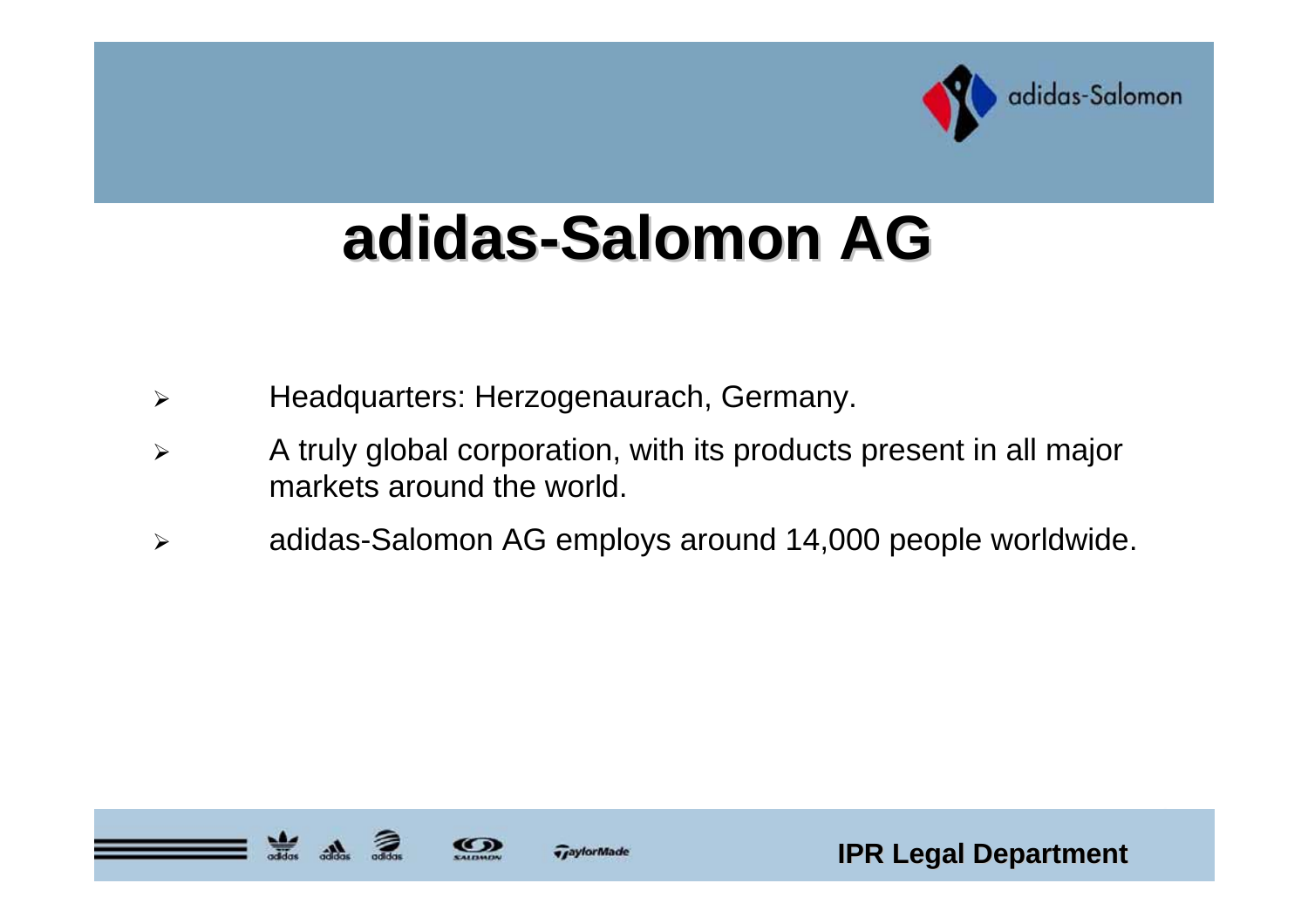



#### $\mathbf{e}^{\mathbf{e}}_{\mathbf{e}}$  **adidas the trefoil logo the trefoil logo**

#### $\frac{1}{2}$  **the adidas logo the adidas logo the 3 -Stripes Stripes**





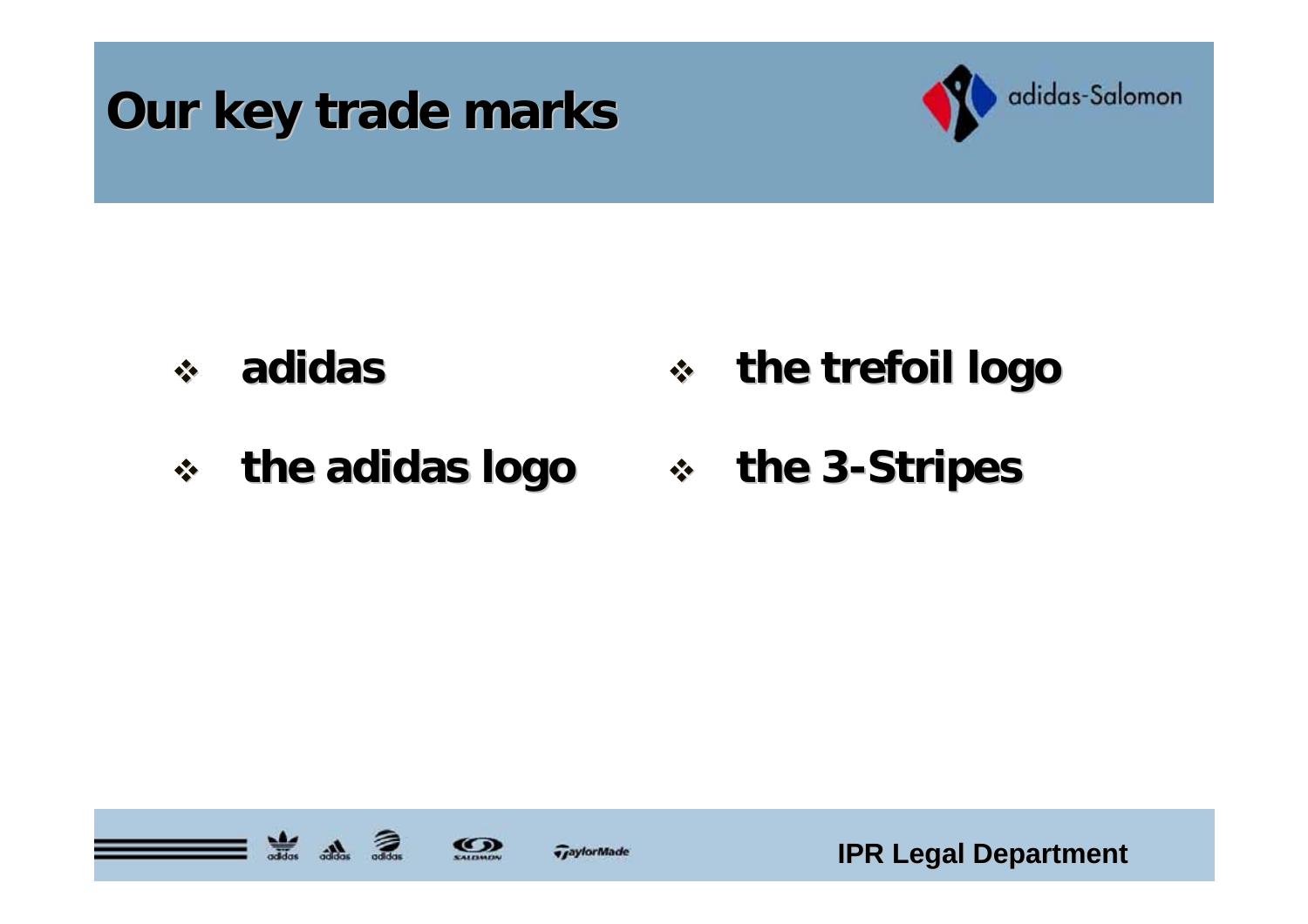

#### **Key trade marks - adidas**

# adidas

 $\frac{1}{2}$ **unique lowercase print unique lowercase print**





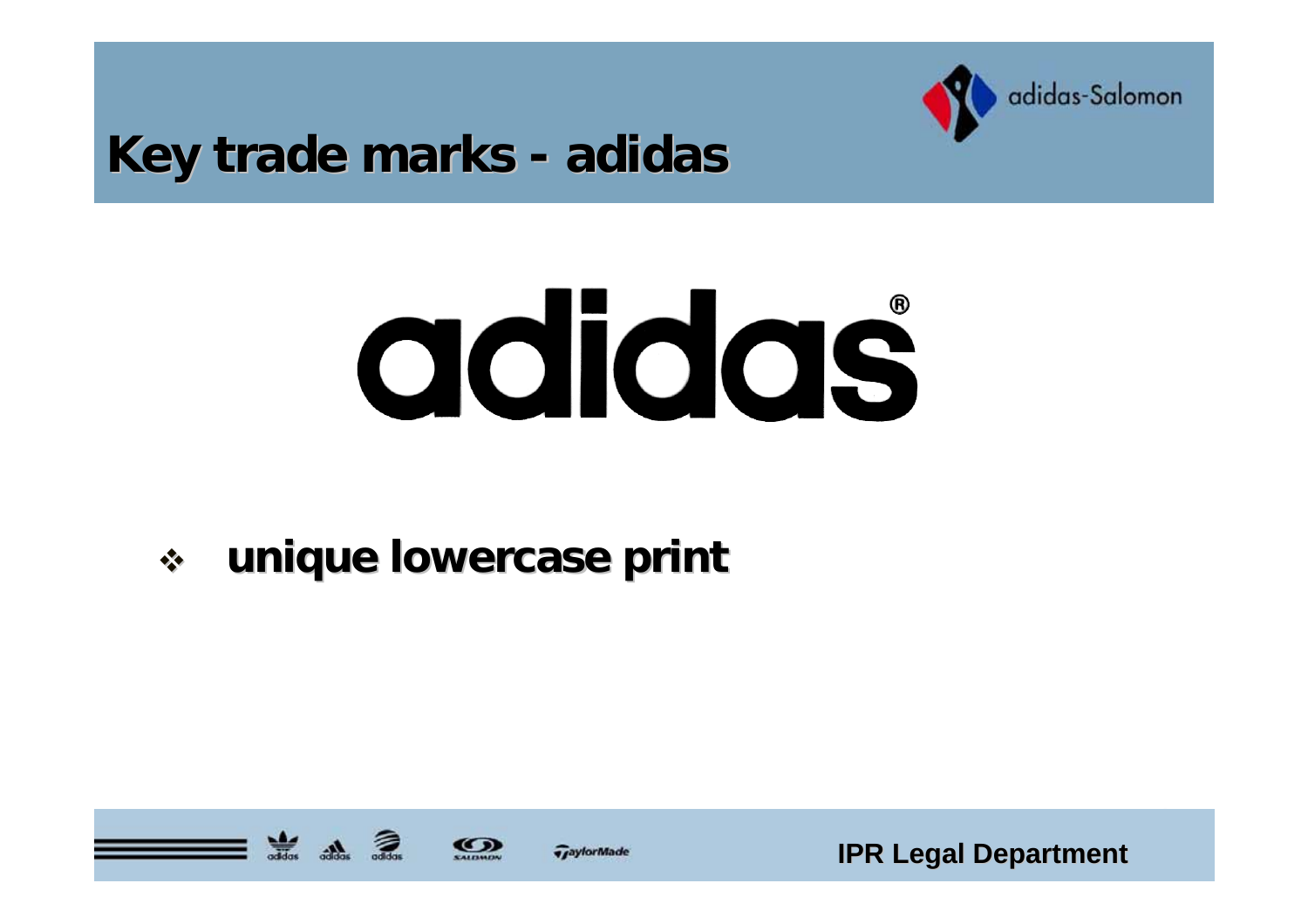#### **Key trade marks – The adidas logo The adidas logo**





#### $\frac{1}{2}$ **3 bars forming a triangle bars forming a triangle**





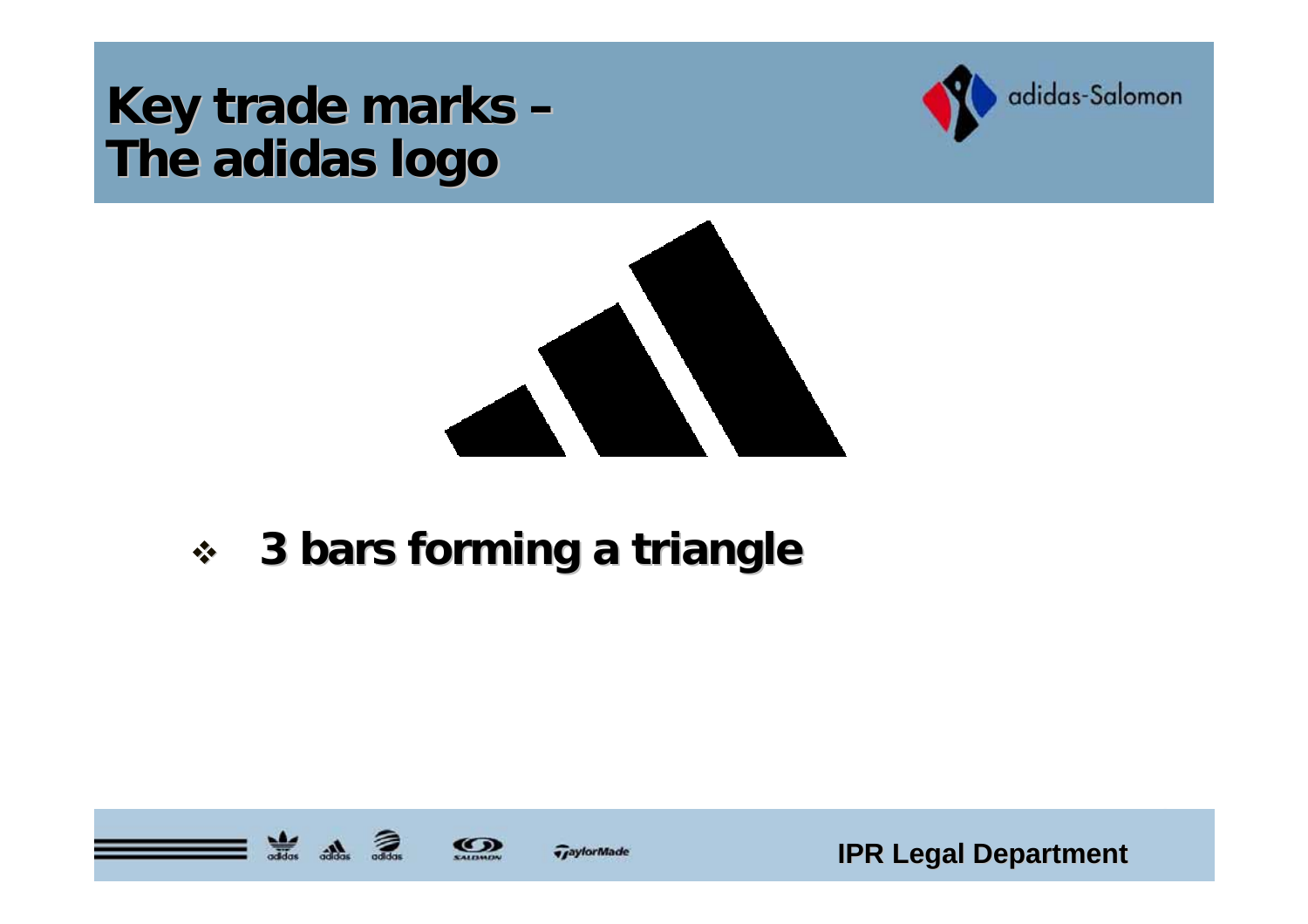### **Key trade marks – The adidas logo (continued) The adidas logo (continued)**





## **adidas corporate logo adidas corporate logo**





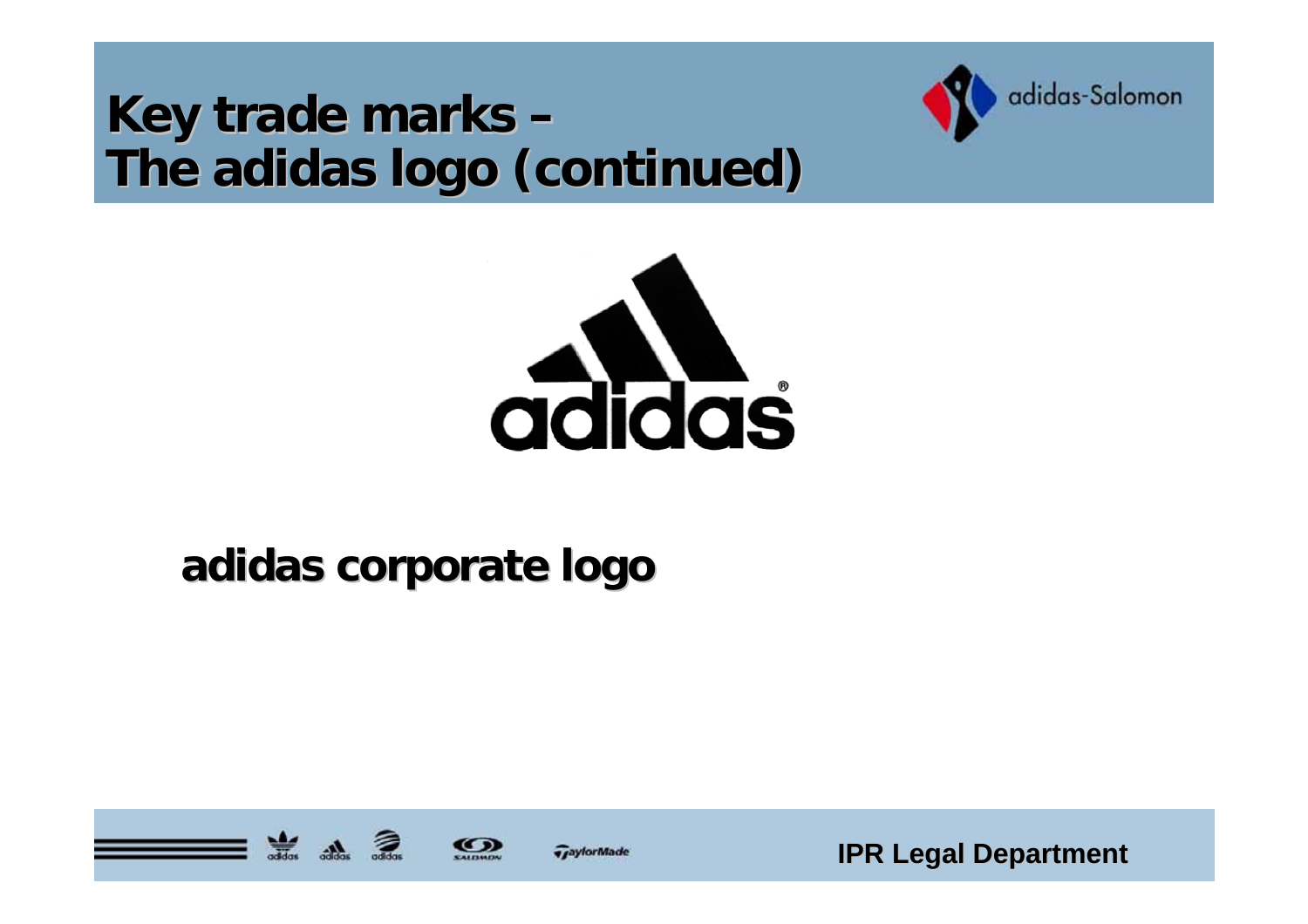

#### **Key trade marks -The Trefoil logo The Trefoil logo**



## **Trefoil logo Trefoil logo**





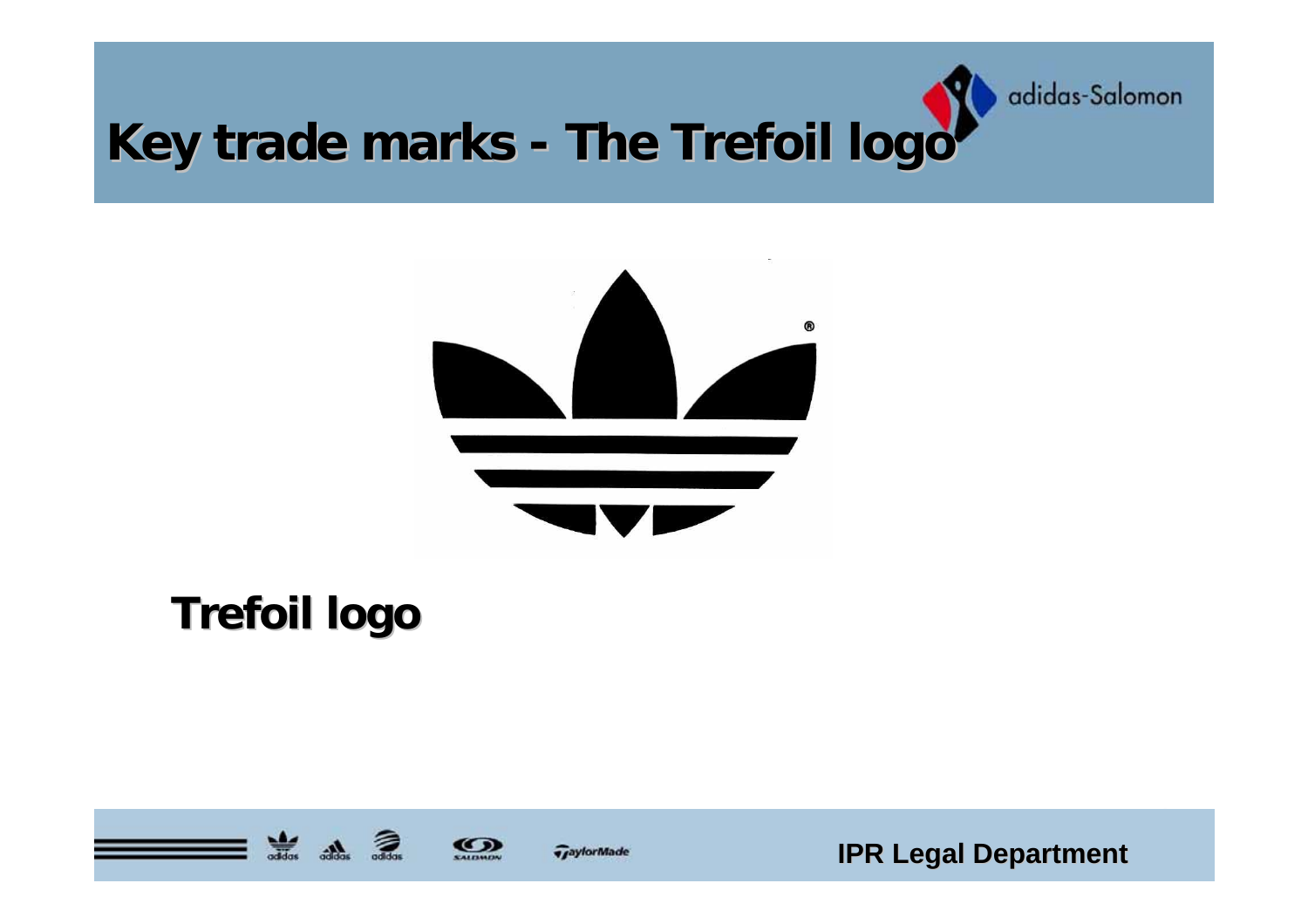## **Key trade marks – use of 3 use of 3 -Stripes on footwear Stripes on footwear**





 $\frac{1}{2}$  **3 parallel equally spaced stripes on the parallel equally spaced stripes on the footwear upper footwear upper**





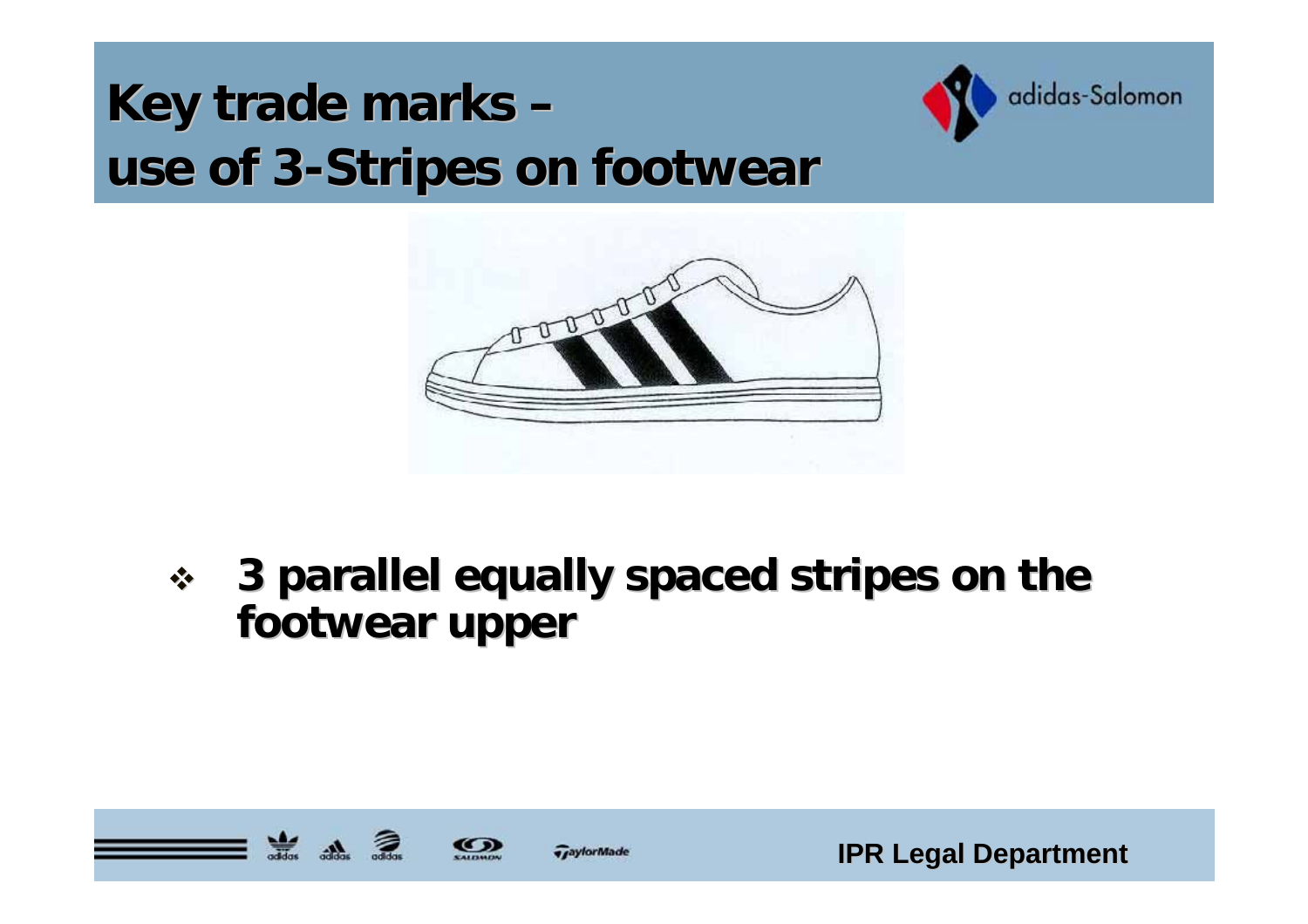



 $\frac{1}{2}$  **3 parallel equally spaced stripes along parallel equally spaced stripes along**  the side seams of a garment, **contrasting with the background** 







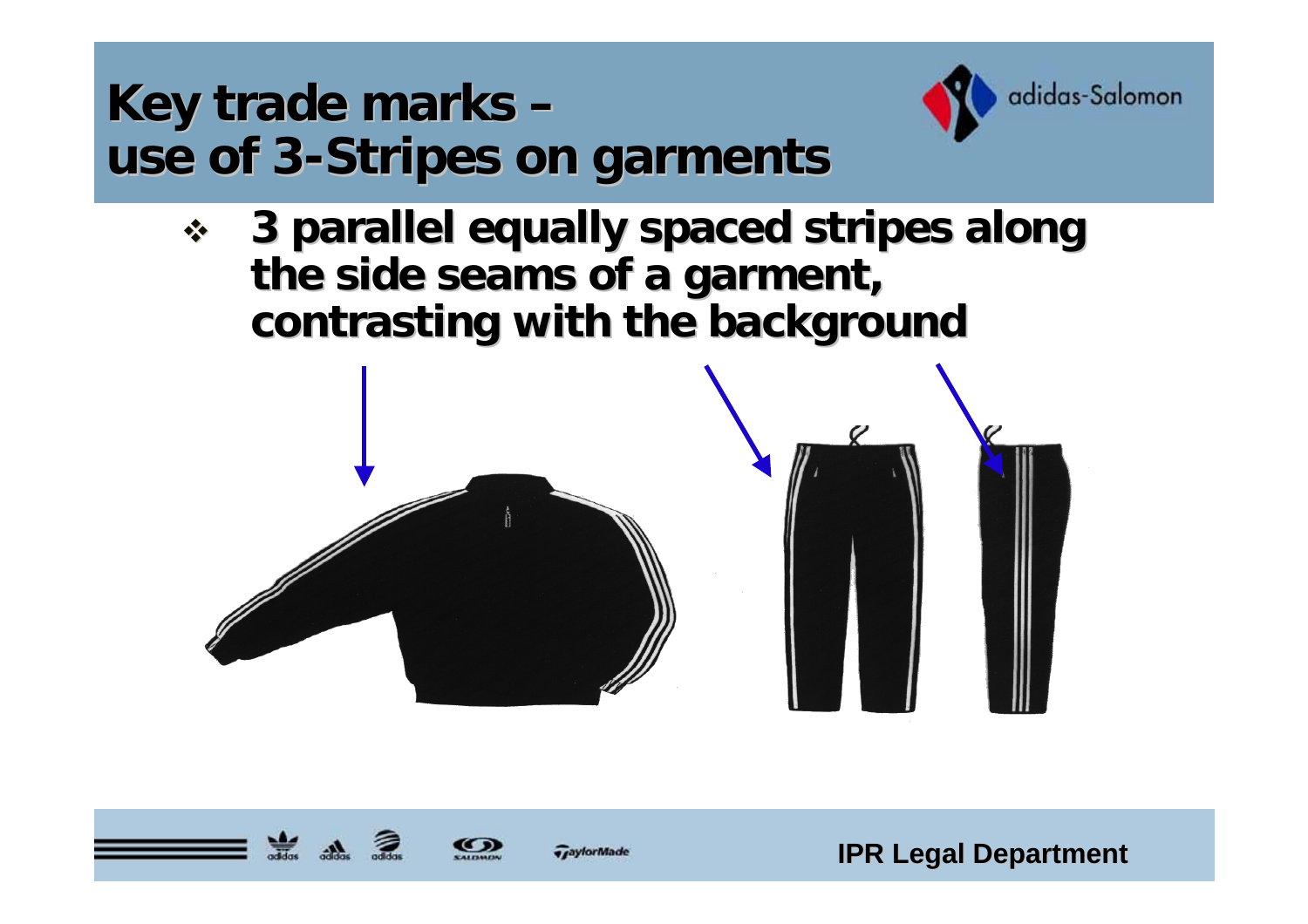# **General identification criteria General identification criteria**



- **Quality of material Quality of material**
- **Quality of workmanship Quality of workmanship**
- $\frac{1}{2}$ **Quality of embroidery / printing Quality of embroidery / printing**
- $\frac{1}{2}$ **Presentation of trade marks Presentation of trade marks**
- **Incorrect labelling Incorrect labelling**



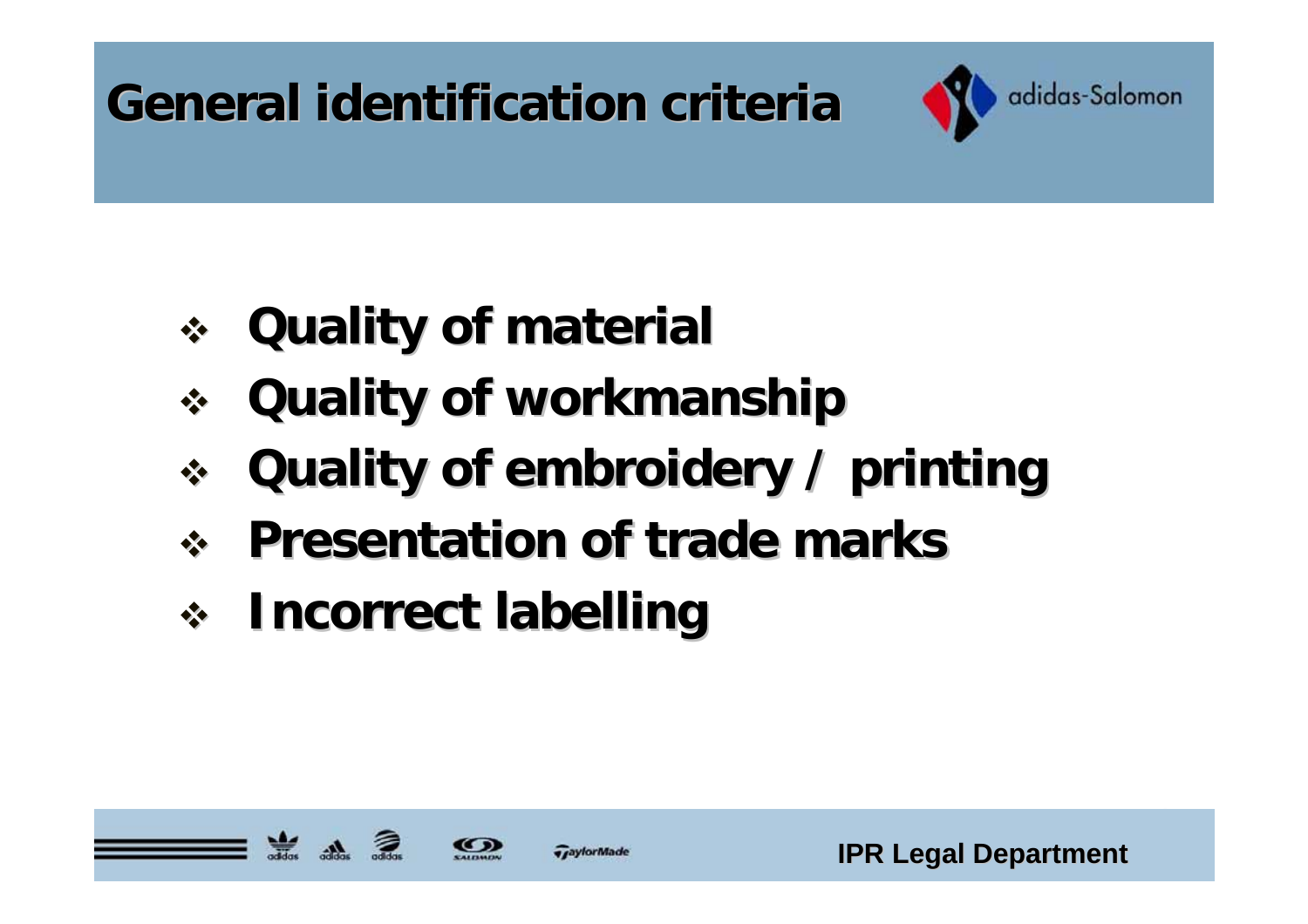## **Brand divisions Brand divisions**



**adidas Sport Performance adidas Sport Performance**

**adidas Sport Heritage adidas Sport Heritage**

**adidas Sport Style adidas Sport Style**